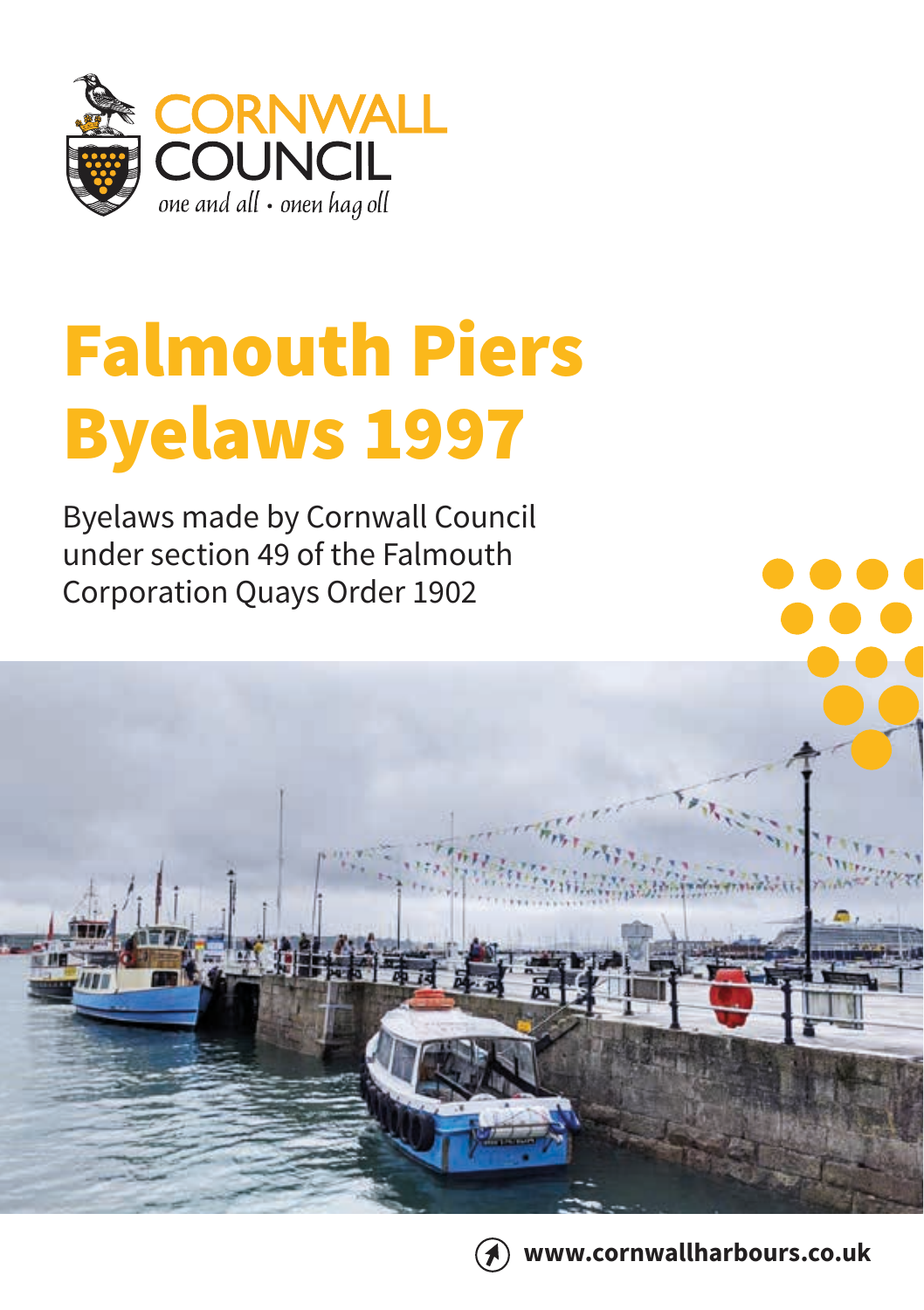## Falmouth Piers Byelaws

**Cornwall Council in exercise of its powers under Section 49 of the Falmouth Corporation Quays Order 1902 hereby makes the following byelaws:**

- **1**. These byelaws may be cited as the Falmouth Piers Byelaws 1997.
- **2**. These byelaws shall come into operation immediately upon the expiration of fourteen days after the date of their confirmation by the Secretary of State for Transport, and the byelaws made by the Cornwall Council on the 24th day of February 1987, and amended on the 18th day of November 1987 and the 2nd day of July 1996 shall thereupon be revoked.
- **3**. In these byelaws unless contrary intention appears:

"**The Council**" shall mean "Cornwall Council";

"**Collector**" means any person appointed by the Council to collect the tolls, rates and charges authorised to be demanded and taken by the Council and shall include the Assistants of such Collector;

"**Intoxicating liquor**" means spirits, wine, beer, cider and any other fermented, distilled or spirituous liquor with an alcohol content exceeding 0.5 per cent by volume;

"**Licensed premises**", "registered club" and "occasional licence" have the same meanings as in the Licensing Act 1964;

"**Occasional permission**" has the same meaning as in the Licensing (Occasional Permissions) Act 1983;

"**Master**" includes any person for the time being in charge of a vessel;

"**The Pier**" means the Piers known as the Prince of Wales Pier and the Fish Strand Quay, together with all landing places, works, buildings, approaches, waiting and refreshment rooms and conveniences now or hereafter connected therewith;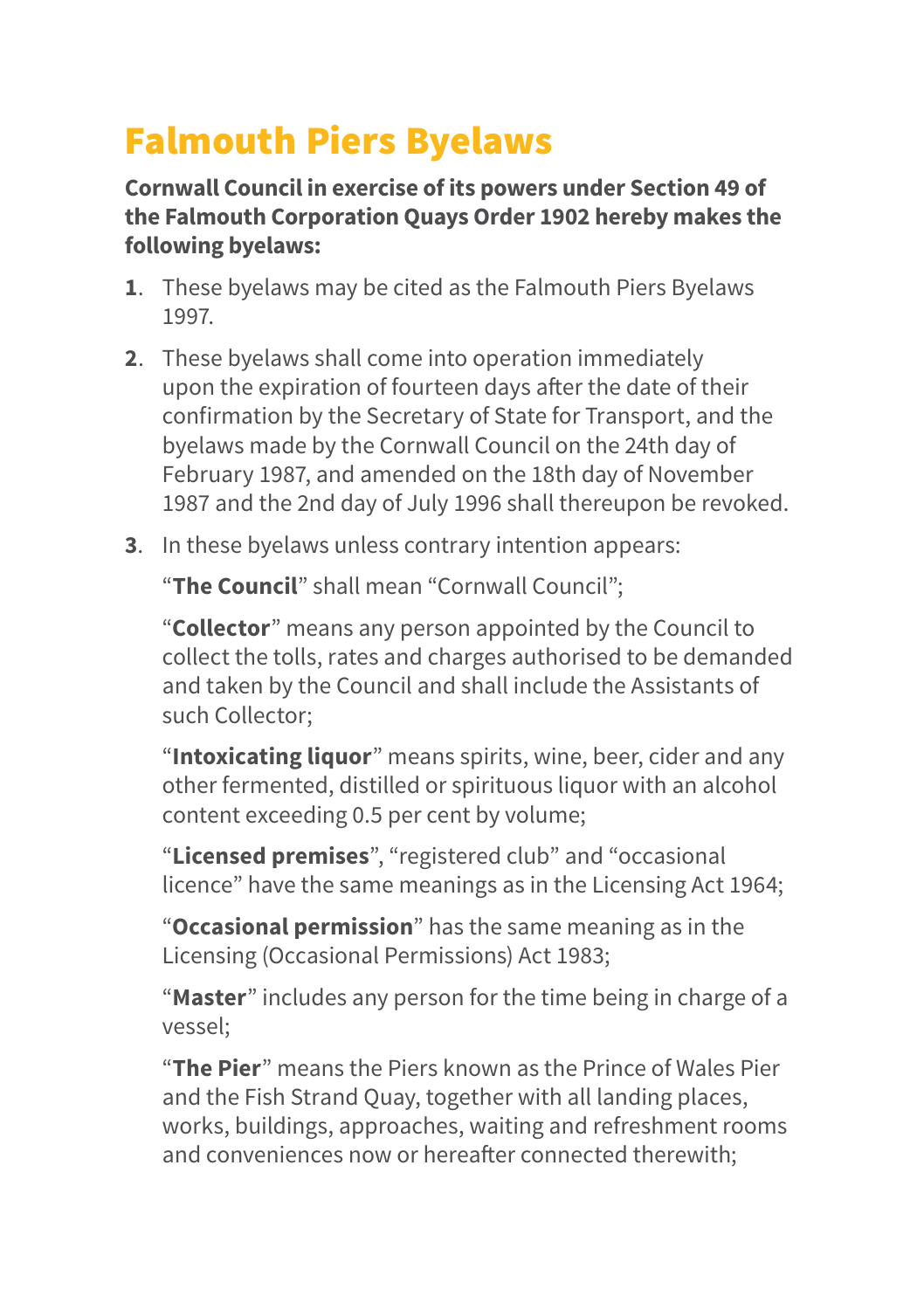"**The Pier Master**" means any Pier Master or Masters appointed by the Council and their duly authorised Assistants;

**4**. The Pier Master shall have power to direct in relation to any vessel approaching the Pier as to the location or position of its mooring to the Pier and the Master of every vessel approaching or mooring to the Pier shall cause to be used proper and sufficient fenders or rubbers, and shall cause one or more of the crew as may be necessary to attend in his place to put down such fenders or rubbers so as to prevent damage to the Pier.

In the absence of such fenders or rubbers or failure to comply with the Pier Master's direction as to mooring to the Pier, the Pier Master may refuse to allow any such vessel to moor to the Pier.

- **5**. Unless authorised to do so by the Pier Master, the Master of a vessel shall not permit the same to be secured to any other vessel already made fast to the Pier.
- **6**. No person shall when on any part of the Pier without the consent of the Council in any manner or for any purpose seek or solicit or tout or importune persons using the Pier always provided that where the Council has granted consent to ply for hire under Byelaw 7 hereof, the owner of the vessel the subject of consent may employ one tout solely for the purpose of seeking or soliciting patronage or custom for that vessel up until 31 December 1997 but from 1 January 1998 all touting by whoever on the Pier will be prohibited.
- **7**. No owner or Master of any vessel shall allow the vessel to ply for hire or to be let for hire from the Pier without the written consent of the Council which may be given on such reasonable terms and conditions as it thinks fit.
- **8**. No person shall intentionally obstruct, impede, molest (either physically or verbally) or interrupt or aid and abet any other person in so obstructing, impeding, molesting, or interrupting the Pier Master or other servant, workman or agent of the Council in the performance of his duties in connection with the Pier.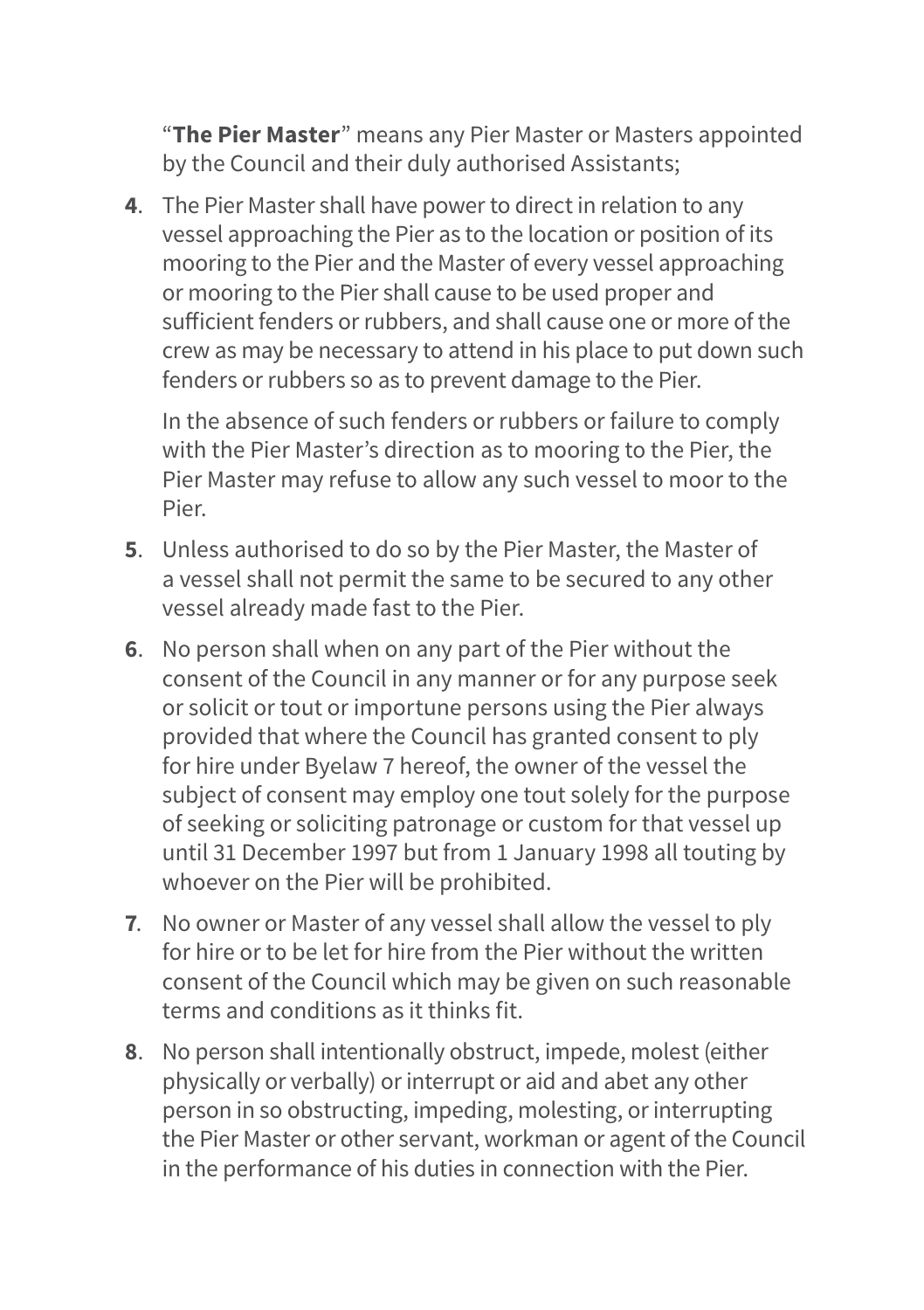- **9**. No person shall without the consent of the Council on any part of the Pier, sell, offer or expose for sale any commodity, article or thing.
- **10**. No person shall either, without the written permission of the Pier Master which may be given on such terms and conditions as he may reasonably determine, or except in the case of emergency where danger to life or limb or property is occasioned or imminent, drive or take a vehicle, or ride or take a motorcycle, bicycle or other similar conveyance onto any part of the pier or park or leave any of the same therein.
- **11**. No person shall preach or address an assembly or give any lecture or hold any meeting on the Pier, or any part thereof.
- **12**. No person shall without the consent of the Council when on part of the Pier, or when on any vessel lying alongside or approaching the Pier, play an instrument of music or operate or cause to be operated any wireless, loudspeaker, gramophone, amplifier or similar instrument in such a way as to give reasonable cause for annoyance to any other person on the Pier or to persons living or working in any premises adjoining the Pier.
- **13**. No person shall without reasonable excuse, jump, climb or get over the hand railing on the pier or any barrier enclosing any part of the Pier except for the purpose of making lawful use of any vertical boarding ladder or for the purpose of tending the mooring of any vessel or break open any locks or gates placed thereon or stand or walk upon the seats.
- **14**. Any person who contravenes or fails to comply with any of these byelaws or who is reasonably suspected of such contravention or failure, may, if the Pier Master thinks fit, be removed from the Pier by the Pier Master or by any Constable.
- **15**. The Council through its Chief Solicitor and Corporate Services Officer or other duly authorised Officer of the Council may refuse admission on to the Pier for such period as shall reasonably be specified orally or in writing to any person creating or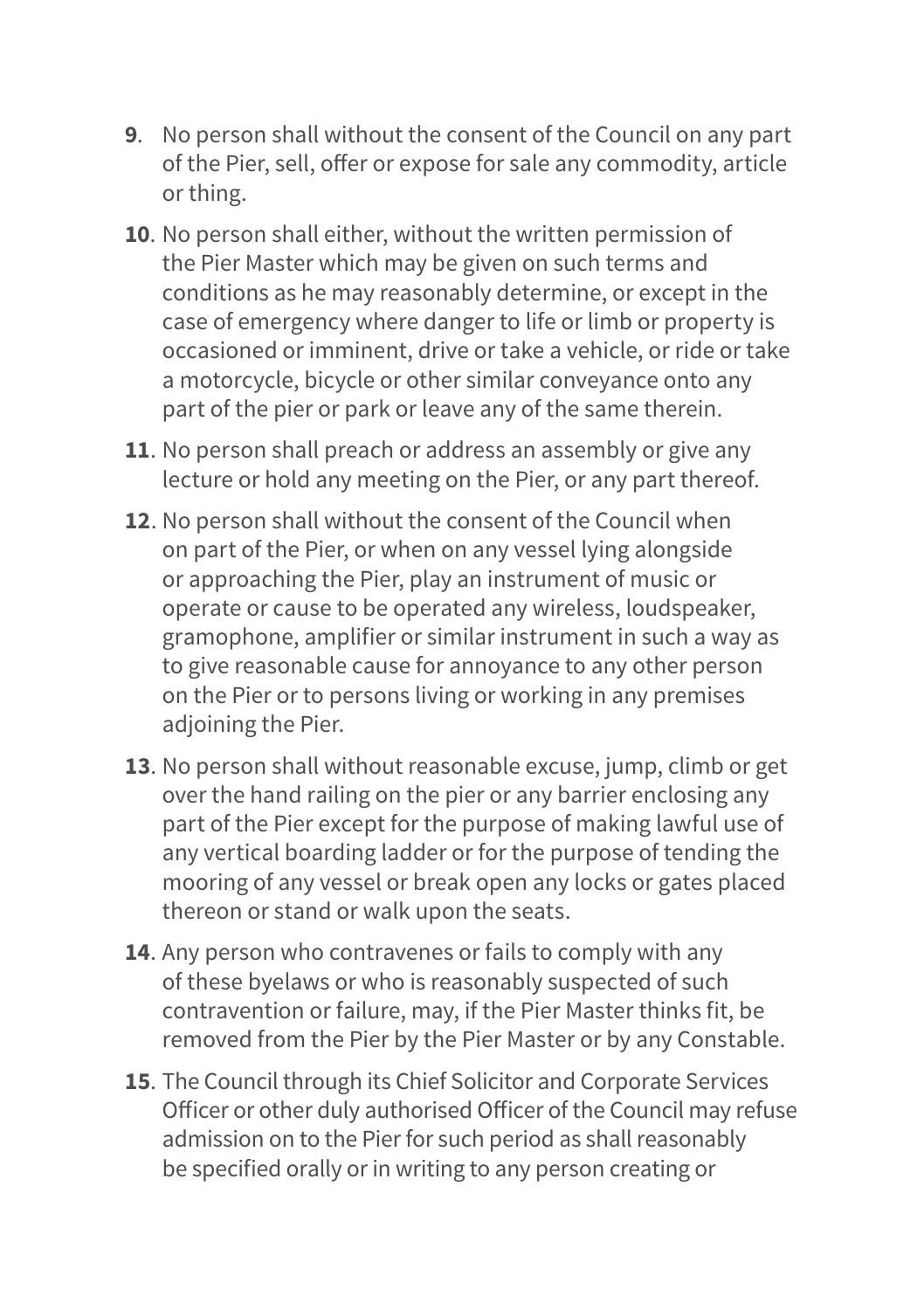causing any nuisance or disturbance, or reasonably suspected of doing so, or otherwise acting in a manner prejudicial to the Council or to members of the public on the Pier generally and if such person is found on the Pier the Pier Master or other duly authorised Officer of the Council or any Police Constable may remove such person from the Pier.

- **16**. All persons using the Pier for the purpose of fishing shall before leaving remove any dirt or waste which may have been caused by them in the process of fishing.
- **17**. No person shall take, drive or entice any dog or other animal on to the Pier unless in the case of a dog it is carried or held on a leash.
- **18**. Any person who consumes Intoxicating liquor on the Pier upon being warned by a Police Constable not to do shall be guilty of an offence PROVIDED nevertheless that this byelaw shall not apply to:
	- (a) any area which is within the curtilage of any Licensed premises or registered club; or
	- (b) any place at which the sale of Intoxicating liquor is, or has within the previous 20 minutes been, authorised by virtue of an occasional licence or an Occasional permission.
- **19**. Notice of the effect of byelaw 18 shall be given by signs placed in such positions as the Council may consider adequate to inform persons using the Pier.
- **20**. Every person offending against any of the foregoing byelaws shall upon summary conviction be liable for every such offence to a fine not exceeding level 2 on the standard scale.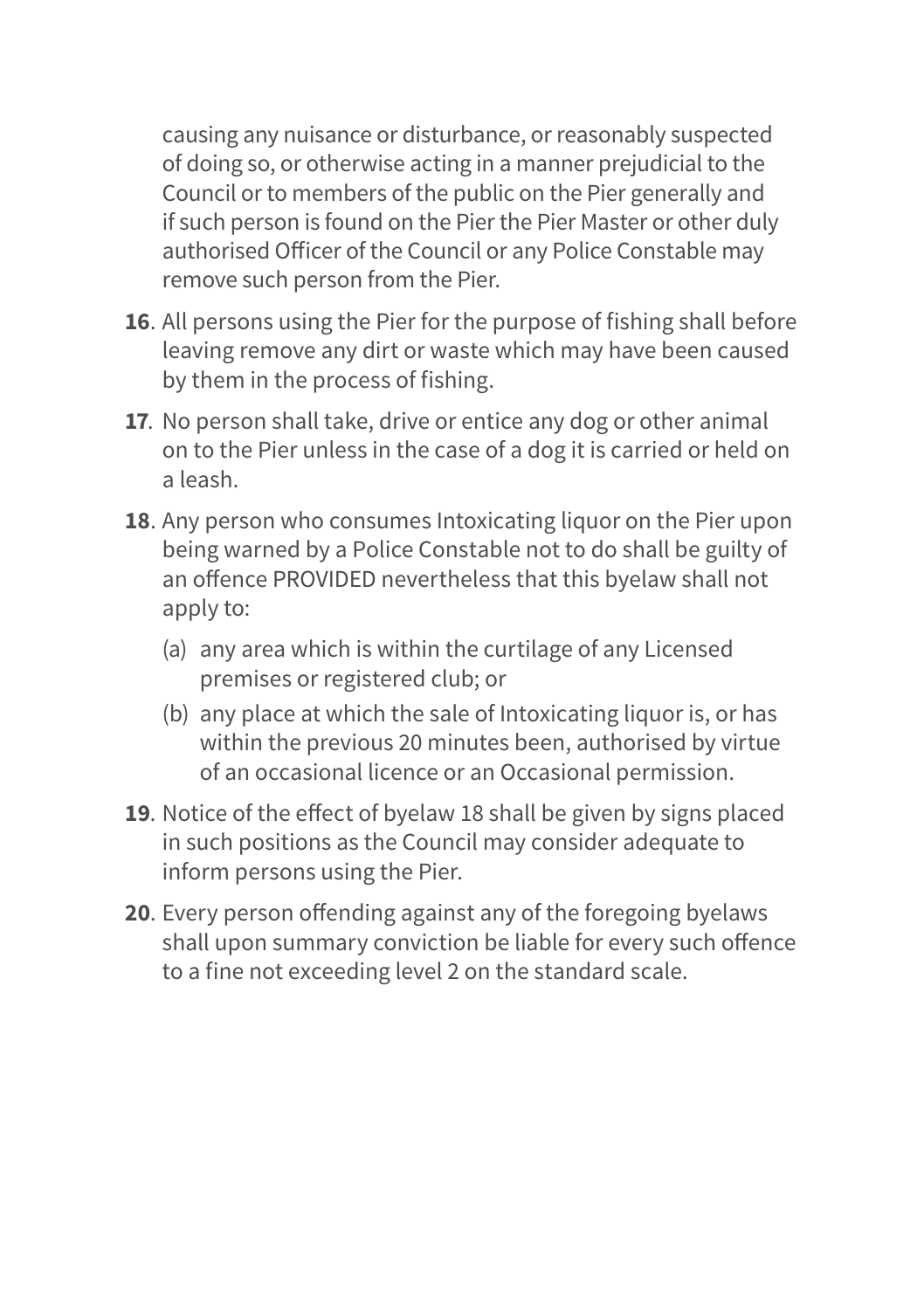Given under the Common Seal of (a) CORNWALL COUNCIL (1) this Thirtieth day of September 1997



P. TREGUNNA Chairman

G. NEWTON Chief Solicitor and Corporate Services Officer

Signed by the authority of the Secretary of State for the Environment, Transport and the Regions.

Dated 24th February 1998 SK. Reeves

Head of Ports Division, Department of the Environment Transport and the Regions